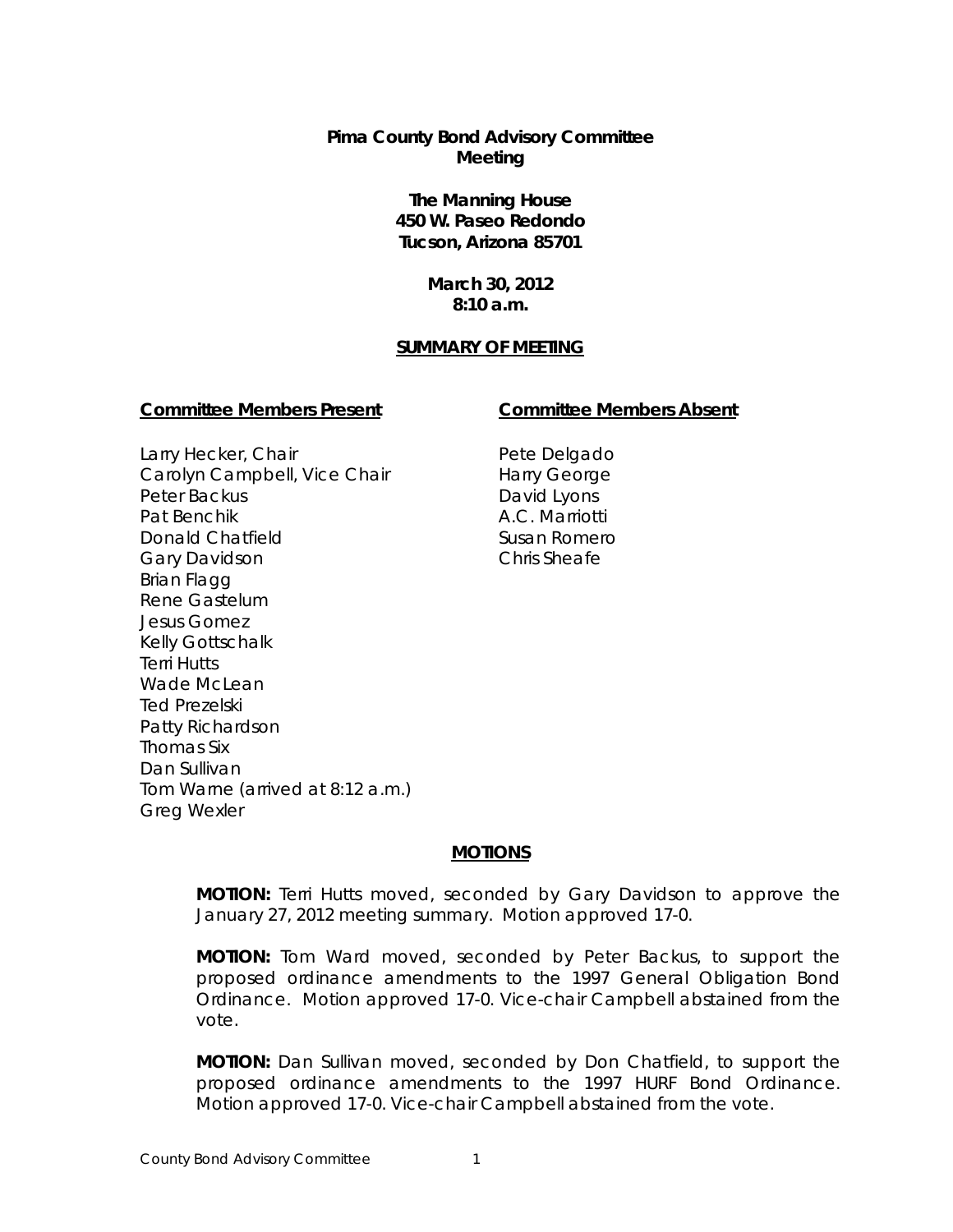**MOTION:** Dan Sullivan moved, seconded by Greg Wexler, to support the proposed ordinance amendments to the 2004 and 2006 General Obligation Bond Ordinances. Motion approved 18-0.

**MOTION:** Tom Warne moved, seconded by Dan Sullivan, to suggest to the Board of Supervisors that they form a committee, three members from the Bond Advisory Committee and three members from the community at large. It was noted that this would be a standing subcommittee of the Bond Advisory Committee, but would include outside members. Motion was approved 17-1.

# **MEETING SUMMARY**

1. Welcome

The meeting began at 8:10 a.m. with a quorum.

2. Approval of the January 27, 2012 Meeting Summary

**MOTION:** Terri Hutts moved, seconded by Gary Davidson to approve the January 27, 2012 meeting summary. Motion approved 17-0.

## 3. Semi-Annual Bond Update Report for 1997, 2004 and 2006 Bond Programs

Per the County's Truth in Bonding Code, materials were provided to the Committee providing the status of the 1997, 2004 and 2006 bond programs. These materials and additional details are also available via the County's web site. Mary Tyson, Pima County Finance, provided an overview at the meeting.

Written reports were submitted by the following jurisdictions: City of Tucson, City of South Tucson, Town of Marana, Town of Oro Valley, and Town of Sahuarita.

Wade McLean, Chairman Hecker, Gary Davidson and Ted Prezelski asked Marana representative T. VanHook questions about the recent State legislation concerning the bond program, including why Marana officials had not come to this Committee directly with their concerns. Ms. VanHook replied that she was not the right person to respond to such questions, but that she would invite the intergovernmental liaison to attend the next meeting. Chairman Hecker replied that the Town Manager or Mayor should be the one's attending. The only project that Ms. VanHook provided as an example of a delay or funding issue was the Honea Heights Affordable Housing project.

Mr. Huckelberry explained that the Honea Heights affordable housing project was approved by the Housing Commission and the Board of Supervisors, pending certain other approvals. Lack of wastewater capacity at the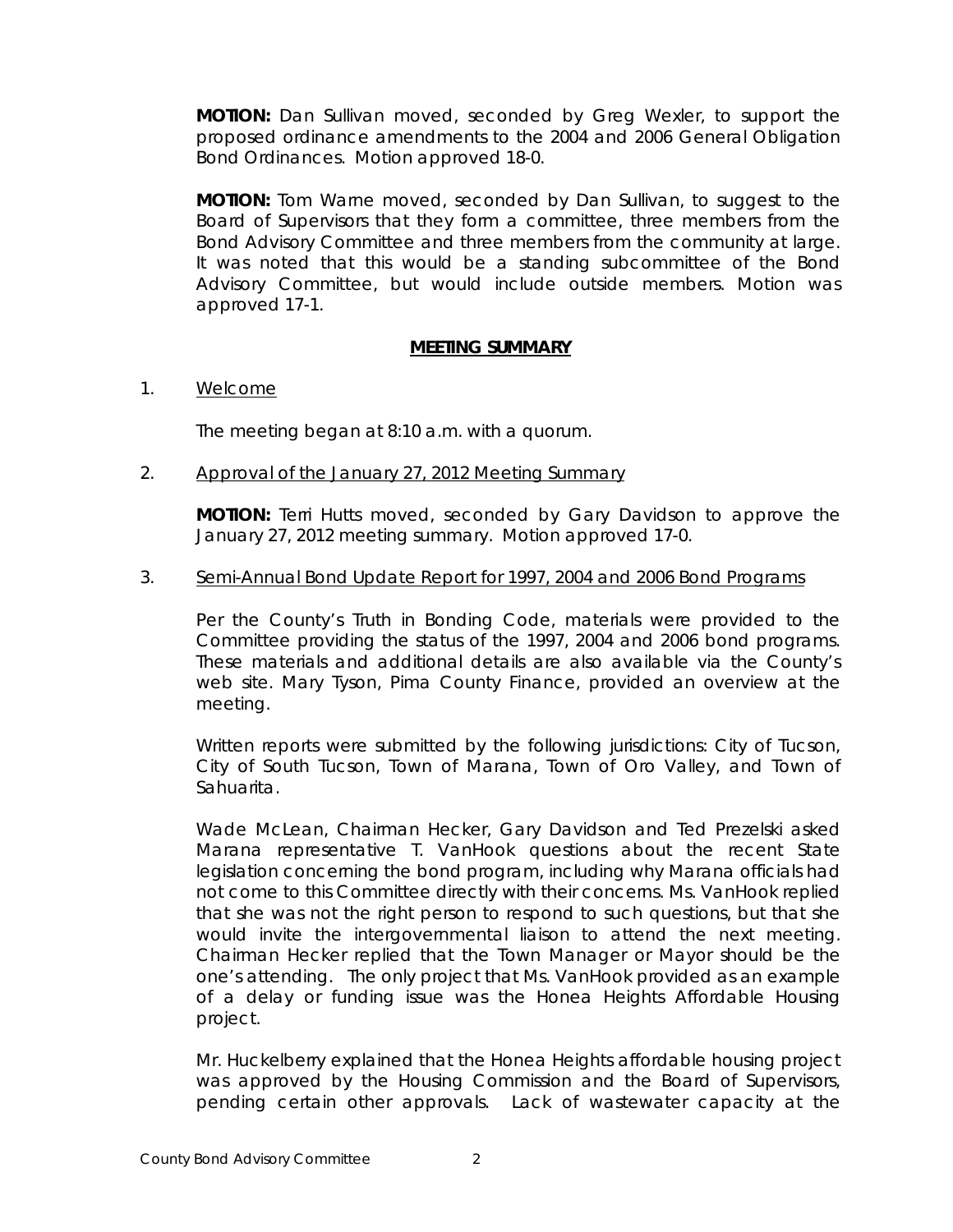Marana Wastewater Treatment Facility has held up project implementation. There is physical capacity at the plant, but the remaining capacity has been reserved via subscriptions to other customers. ADEQ rules state that additional connections cannot be made until the plant capacity is expanded. Pima County applied for and received an Aquifer Protection Permit to expand the capacity of the plant. However, the Town of Marana is now the owner and must apply and receive its own permit, which would require it to prove to ADEQ that it can financially support a \$40 million plus capacity expansion. The Housing Commission did approve a time extension for the project.

Dan Sullivan, Marana's appointee to the Committee, then announced that he would be resigning from the Committee after this meeting, that he was proud of what the Committee had accomplished and his role on the Committee, but was disappointed that the recent events were overshadowing those accomplishments.

Ainsley Legner, representing the Town of Oro Valley, offered to answer questions about Oro Valley's report. She confirmed that there were no problems with their projects and all were either completed or the funds had been transferred with the permission of the Oro Valley Mayor and Council to projects that are still underway.

Town of Sahuarita representative Debbie Summers responded to a question from Terri Hutts concerning a transportation project that is listed in their report as completed but costing zero dollars. Ms. Summers explained that the project was complete and the bond funding was transferred with the Town's permission. Mr. Huckelberry added that Federal funding covered the cost of the project.

City of Tucson Manager, Richard Miranda, offered to answer questions about the City's report. Several Committee members thanked him for attending. Mr. Miranda noted that as part of the PCWIN project there was a need to build a backup emergency operations facility and \$4 million of the County bond funds, along with City of Tucson funding, will be funding the project, which is underway.

There was discussion concerning a proposal to relocate the Northwest Community Center to Jacobs Park, as opposed to the last location recommended at Rillito Park. Originally the community center project was to include land acquisition. A location large enough could not be found in the northwest area of the City. A parcel was purchased adjacent to Rillito Park with the idea the center would be placed on it. Because of the historical nature of the parcel, that became problematic. Another location at Rillito Park was considered. The project was put on hold because the City lacked funding to operate the facility. Since then, multiple proposals for future uses of Rillito Park have been made which could make locating the center there problematic. The Ward office for this area supports Jacobs Park as an alternative. Terri Hutts expressed concern that Jacobs Park was quite a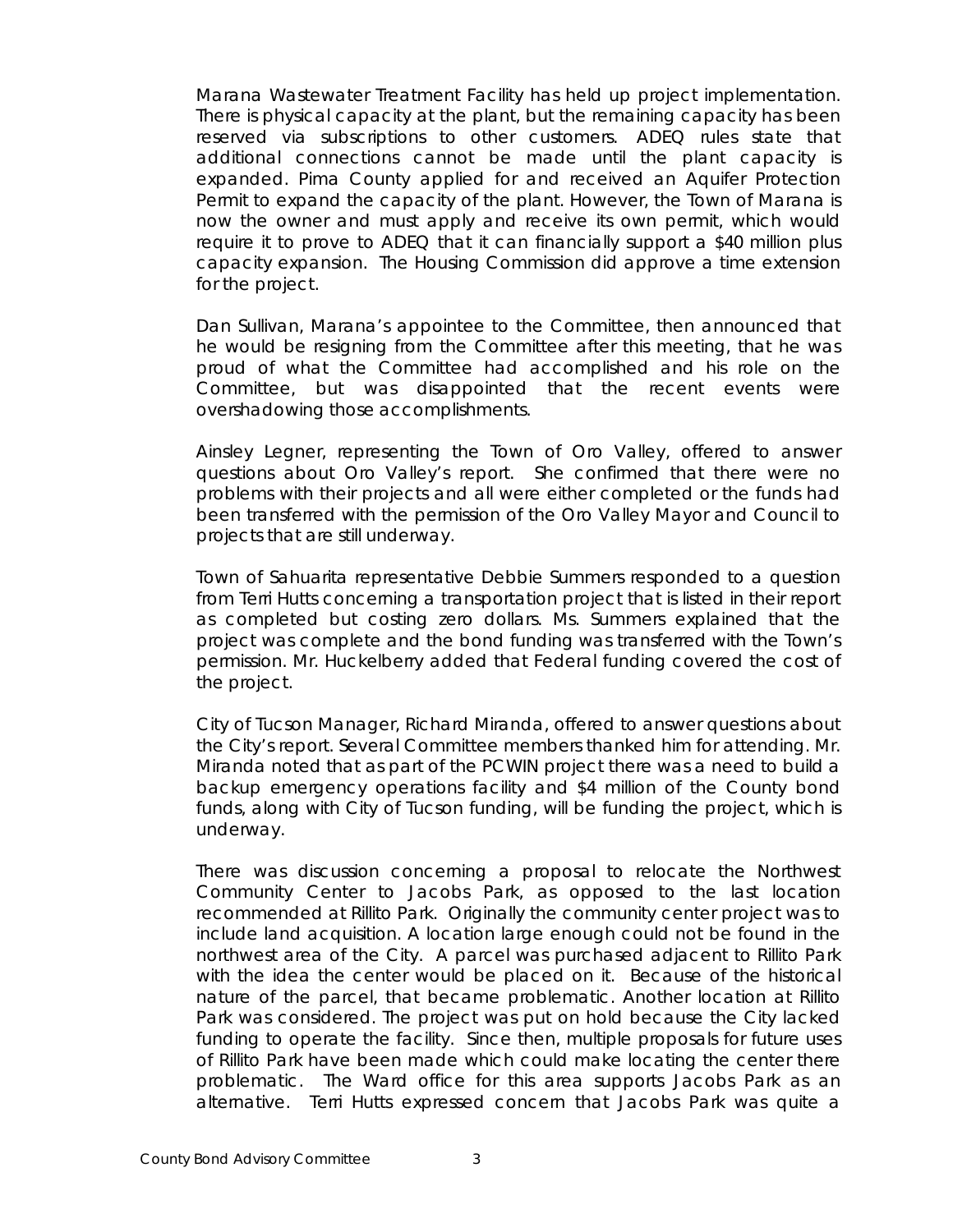distance from Rillito Park. Mr. Miranda said he would take her concern back to Mayor and Council.

Mr. Miranda also responded to a request for a status update on the City's role in the Joint Courts facility.

Brian Flagg asked why County bond funds were being used to support 3 City of Tucson related RTA projects, and why the Houghton Road project report stated that no IGA was in place. Mr. Huckelberry responded that the County had committed in 1997 to fund portions of these projects with HURF bonds. As part of the RTP these funds were committed as other funding. Jim DeGrood, representing the RTA, stated that 2 IGAs do exist for segments of the Houghton Road project.

## 4. Amendments to the 1997, 2004, and 2006 Bond Ordinances

Per the County's Truth in Bonding Code, the Committee received a staff report describing each of the projects that would be impacted by the proposed ordinance amendments, including the procedures for ordinance amendments. Nicole Fyffe provided a brief verbal summary of each of the 1997 GO, 1997 HURF, 2004 GO and 2006 GO projects that would be impacted by the ordinance amendments. Ms. Fyffe noted which projects had received the necessary approval during public hearings held by the Town of Marana and the City of Tucson.

Gary Davidson asked for clarification that Marana supported the amendment to their 1997 project.

Regarding the amendments that would affect the 2004 Psychiatric Hospital Project and 2006 Crisis Care Center, questions were asked by Ted Prezelski and Tom Warne about the parking garage. Mr. Huckelberry responded that yes the parking garage would be on the same campus, only the design costs would come from the bonds, and Certificates of Participation would likely be used to construct the facility to be paid off with revues from employees who would be required to park at the facility.

In response to concerns raised by Terri Hutts concerning the amendment to the City's 2004 Eastside Sports Complex project that would enable the replacement of lighting at Udall Park, Mr. Huckelberry responded that he typically would not support the use of bond funds for maintenance, but this was a public safety issue. Fred Gray, City of Tucson Parks Director, emphasized that the funding would be used to replace ball field lighting that had exceeded their useful life.

**MOTION:** Tom Ward moved, seconded by Peter Backus, to support the proposed ordinance amendments to the 1997 General Obligation Bond Ordinance. Motion approved 17-0. Vice-chair Campbell abstained from the vote.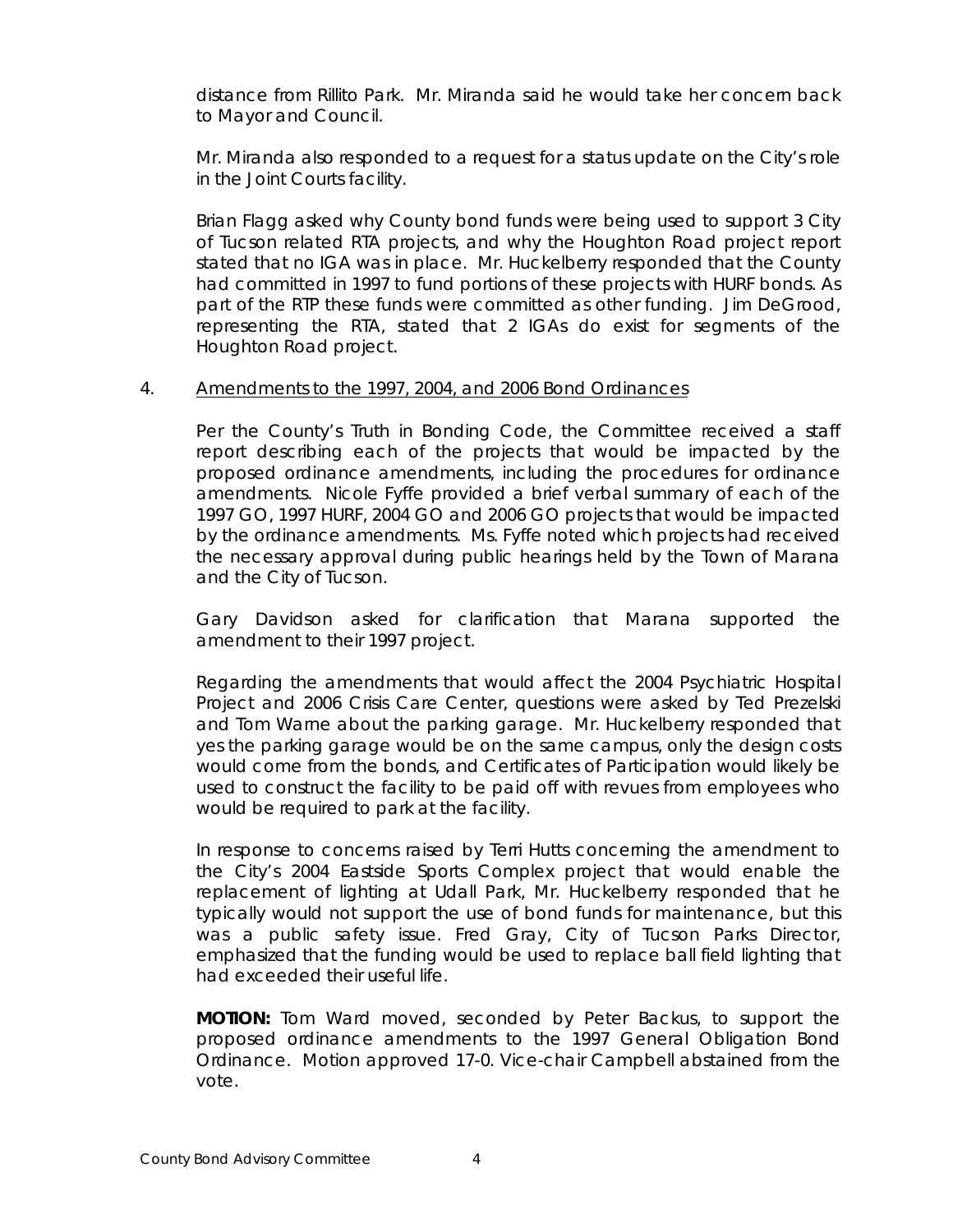**MOTION:** Dan Sullivan moved, seconded by Don Chatfield, to support the proposed ordinance amendments to the 1997 HURF Bond Ordinance. Motion approved 17-0. Vice-chair Campbell abstained from the vote.

**MOTION:** Dan Sullivan moved, seconded by Greg Wexler, to support the proposed ordinance amendments to the 2004 and 2006 General Obligation Bond Ordinances. Motion approved 18-0.

## 5. Committee Deliberation Regarding Future Bond Election Planning

Mr. Huckelberry explained that a memorandum had been provided to the Committee prior to the meeting that summarized the future bond election planning process since its initiation in 2006, and also included an updated list of tentatively approved projects. Mr. Huckelberry then stated that it was up to the Committee on how to proceed next. Chairman Hecker asked that this item be deferred as the audit could affect the next steps. After the discussion on the audit, Chairman Hecker stated that it was his view that it did not make sense to continue planning for a bond election until the results of the audit are in. Gary Davidson added that it may be worth discussing again after the audit is underway.

## 6. Update on State Legislation that May Affect County Bonding

Mr. Huckelberry reported that HB2656 had been amended substantially to remove anything regarding bonding and instead affects lease-purchasing and use of certificates of participation by everyone in the state, not just Pima County. The most onerous section requires a vote of the governing board for debt with a length of more than 15 years. Pima County's debt is typically paid off in less than 15 years.

Regarding HB2805, it would require the Auditor General's Office to audit Pima County's bond program. The most onerous section would require an auditor to determine if a change in funds was made to reward or punish an entity, party or official. It was signed by the Governor yesterday.

Regarding HB2826, it would limit bond elections to even years only. Pima County's Election's Director is concerned that this may cause a need for 2 page ballots, which could be confusing to voters.

Discussion on the audit bill included the lack of need, the waste of time and money, how involved the Committee may be, how long it may take, and who would pay for it. Kelly Gottschalk, Finance Director for the City of Tucson, shared her experience with a recent audit of the Rio Nuevo program. It was confirmed that Representative Proud, sponsor of the bill, had never attended a Bond Advisory Committee meeting even though she and other sponsors had been invited.

Mr. Huckelberry summarized what he'd learned in responding to these bills, including the fact that the County has been highly successful in completing